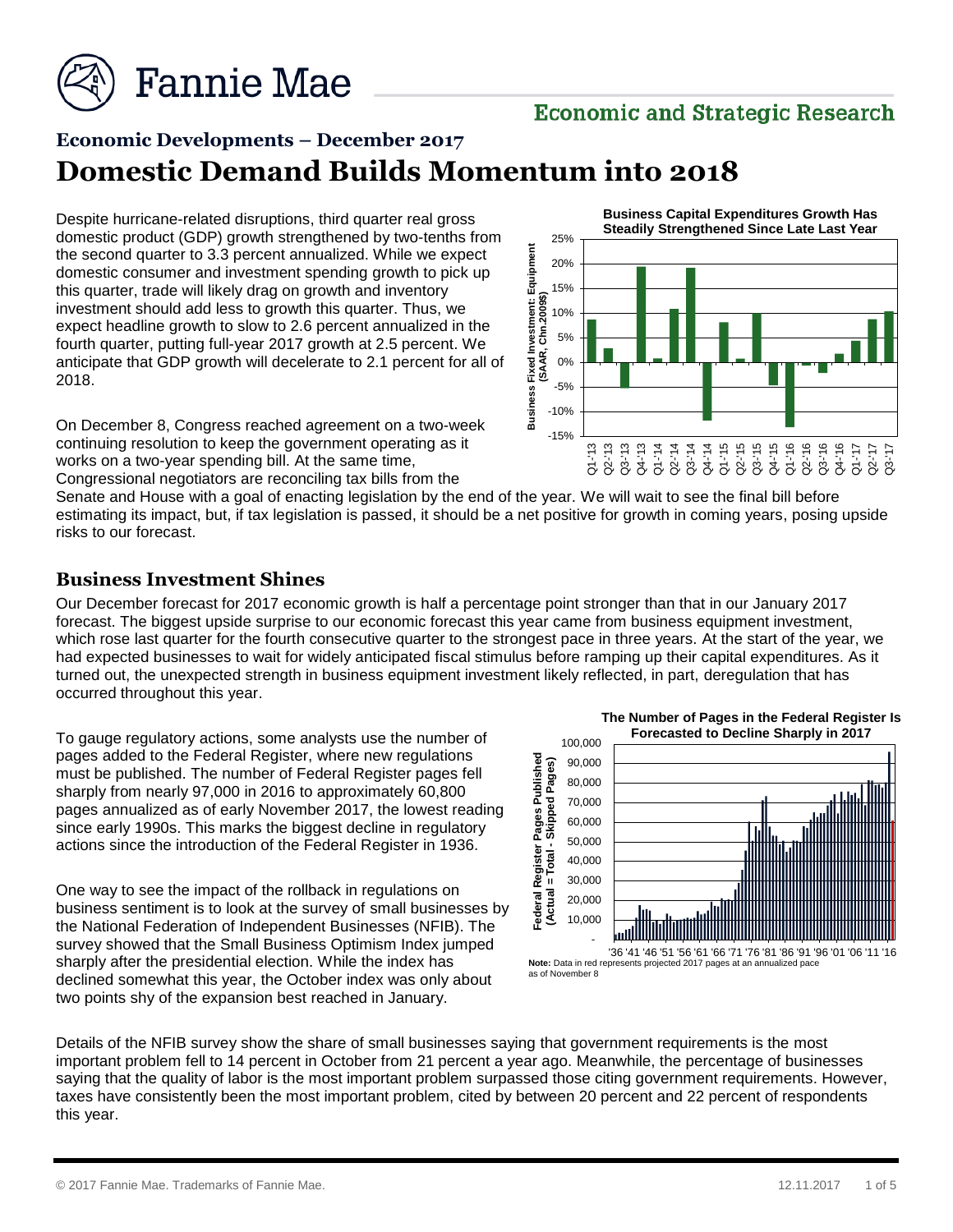



Deregulation is not the only factor supporting business equipment investment, however. Core capital goods orders (nondefense durable goods orders excluding aircraft)—a forward looking-indicator of business equipment investment started to rebound late last year, coinciding with the election but also with the rebound in crude oil prices. As crude rebounded, core orders benefited from a recovery in mining machinery orders and energy exploration activity late in 2016. In addition, the decline in the dollar at the beginning of 2017 and strengthening demand abroad have also helped spur capital investment. In October, core orders rose for the fourth consecutive month, suggesting solid business equipment investment growth again this quarter.

As business capital expenditures growth firmed, productivity has shown signs of life. Nonfarm productivity (output per hour) rose 3.0 percent annualized in the second quarter, the strongest quarterly gain in three years. On a year-over-year basis, productivity increased 1.5 percent, the biggest annual gain since the second quarter of 2015. Still, over the current expansion, productivity growth has been anemic compared to previous expansions, suggesting more room to grow, which could allow economic growth to accelerate with wage pressures under control.



#### **Jobs Growth Is Solid and Broad-Based**

Nonfarm payrolls rose 228,000 in November. A small net upward revision for the prior two months put the three-month average gain at 170,000. The year-to-date average monthly gain came in at 174,000, compared with 190,000 in 2016.

Job gains were broad-based. Manufacturing payrolls rose 31,000 following a 23,000 gain in the prior month, consistent with the strength in recent trends in core capital goods orders. Even the retail sector, which lost jobs in eight of the first eleven months this year, saw the biggest increase since January, soothing concerns about the health of brick-and-mortar store sales going into the holiday season. Residential construction employment also posted healthy monthly back-to-back gains, hinting that residential investment will likely add to growth this quarter for the first time in three quarters.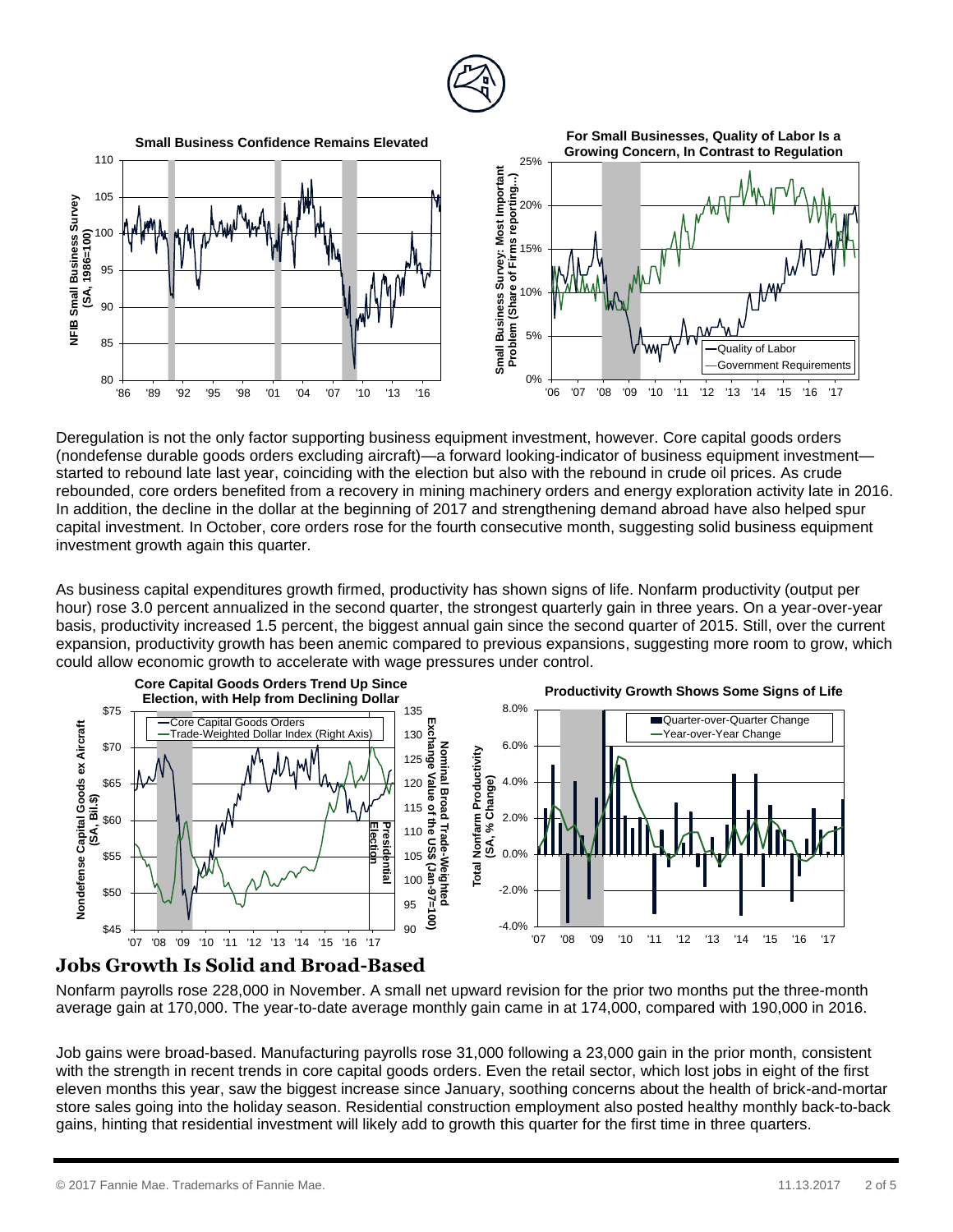

Average hourly earnings rose 0.2 percent from October and 2.5 percent from a year ago, leaving the annual gain fourtenths below the expansion best seen last December. The average workweek increased for the first time in five months, ticking up to 34.5 hours. The increases in average hourly earnings and the average workweek, when combined with strong job gains, point to a more upbeat picture for labor income*.*

The household survey showed that the unemployment rate and the labor force participation rate were flat at 4.1 percent and 62.7 percent, respectively. The broadest measure of labor underutilization (the U-6 rate), which includes discouraged workers and part-time workers who prefer full-time jobs, edged up one-tenth from an expansion low to 8.0 percent.

#### **Consumers Should Remain the Biggest Driver of Growth**

After a strong third quarter finish, consumer spending disappointed at the beginning of the fourth quarter. Real consumer spending edged up just 0.1 percent in October after a 0.5 percent gain in September, while real personal income rose 0.4 percent. The weaker spending growth and stronger income gain pushed the saving rate two-tenths higher from an expansion low to 3.2 percent, the first increase since May. The downtrend in the saving rate occurred as households reduced savings to boost consumer spending. The increase in labor income presaged by the employment report should provide more support for spending or for savings.

While the saving rate hovered around its expansion low, household net worth—assets minus liabilities—continued to rise, setting a fresh record high. Net worth for households and nonprofit organizations increased \$1.7 trillion to \$96.9 trillion in the third quarter, driven by gains from both stock market wealth and housing wealth, the latter of which reflects strong home price appreciation. Net worth as a percent of disposable personal income increased to 673 percent, the highest reading since quarterly record keeping began in the early 1950s. With a better near-term income outlook and an improving household balance sheet, we expect real consumer spending growth to pick up to 2.7 percent annualized in the fourth quarter from 2.3 percent last quarter, and maintain similar growth rates through 2018.

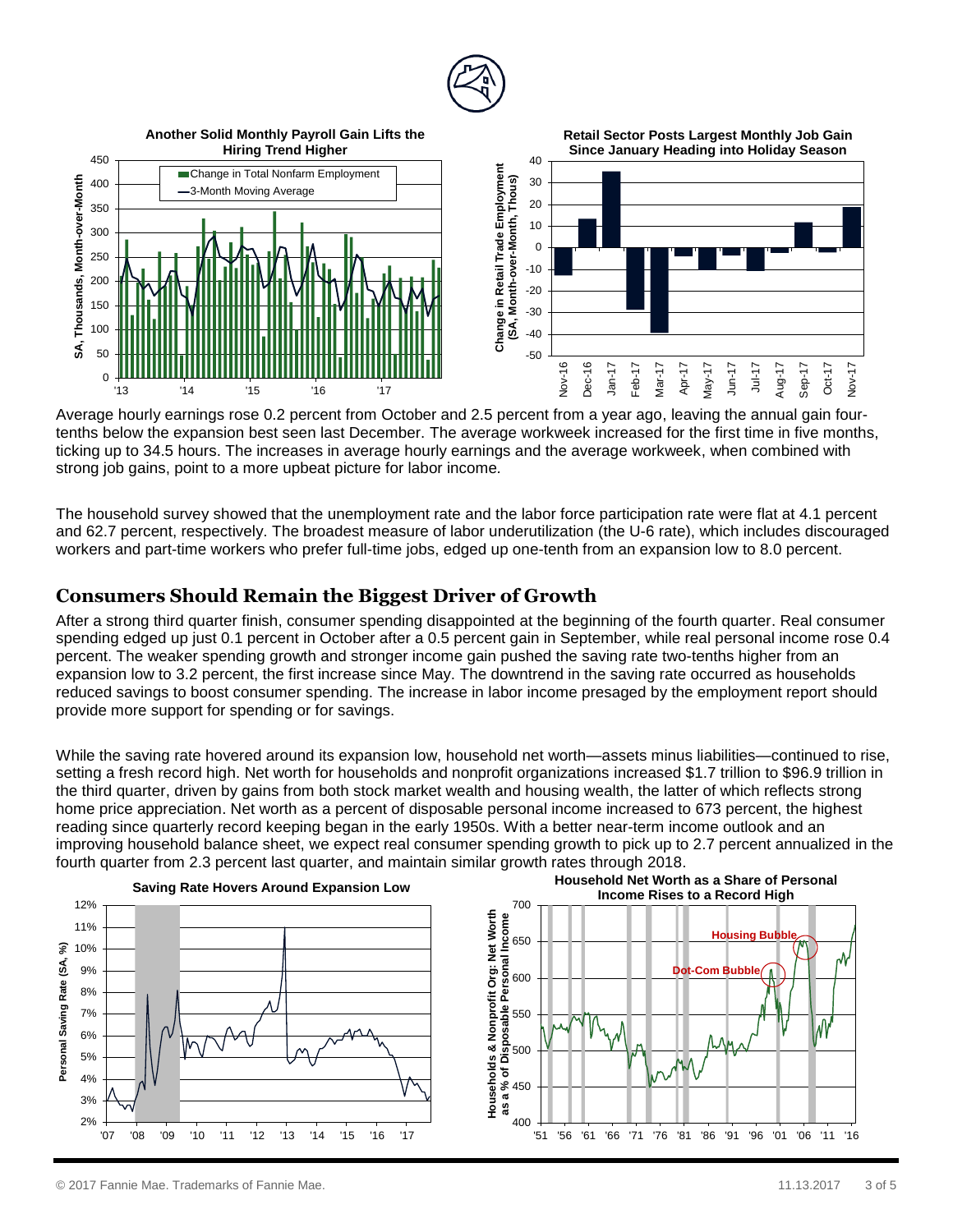

#### **Inflation Pressure Is Muted**

The Personal Consumption Expenditures (PCE) deflator, the Fed's favored measure of inflation, edged up 0.1 percent in October following a 0.4 percent rise in the prior month, with the moderation largely attributable to a decline in energy prices following the hurricane-induced surge. The annual increase slowed one-tenth to 1.6 percent, well under the Fed two-percent target. Excluding food and energy, the core PCE price index increased 0.2 percent, while the annual rise remained at 1.4 percent. We continue to expect two more fed funds rate increases in 2018. Passage of a tax cut bill would likely lead to more Fed tightening, however.

#### **Housing Roundup**

Housing activity was upbeat across the board at the start of the fourth quarter. Total housing starts rose in October to the highest level in a year, existing home sales posted the first back-to-back gains this year, and pending home sales

(contract signings on existing homes) increased for the first time in four months, as sales rebounded from the hurricane disruptions. Meanwhile, new home sales jumped, approaching a decade high.

Tight inventory continues to boost home prices. The CoreLogic house price index, which is used by the Federal Reserve Board to estimate the value of real estate assets, rose 6.9 percent annualized during the third quarter. The strong home price appreciation helped boost home equity, which increased 8.5 percent annualized during the quarter. As a percent of real estate value, homeowner equity rose to 58.6 percent, only 1.2 percentage points below the most recent peak at the end of 2005.



The yield on 30-year fixed-rate mortgages is expected to average 4.0 percent this year. Thus, compared with the January forecast, we overestimated mortgage rates for all of 2017 by two-tenths. We also overstated housing starts, as year-todate total housing starts through October are about 2.5 percent higher than during the same period last year, less than half of the gain projected at the start of the year. While we expected shortages of skilled labor and land to be a factor restraining building activity, the problem appears to have been more severe than we had anticipated. However, our forecast for total home sales should come very close to our January prediction, as year-to-date sales showed a 2.0 percent gain this year from last year, compared with our forecast of a 2.2 percent increase in the January forecast. Our modest prediction hinged on our expectation that strong home price appreciation throughout 2017 would likely be a headwind for affordability and sales.

We expect mortgage rates to rise gradually, averaging 4.2 percent in the fourth quarter of 2018 from 3.9 percent in the current quarter. Total housing starts and total home sales should rise about 5 percent and 3 percent, respectively, in 2018. Passage of a tax bill would pose both upside and downside risks to the forecast. Our expectations for total singlefamily mortgage originations are little changed from the prior forecast, as they are predicted to drop about 12 percent this year to \$1.81 trillion before declining further by about 5 percent to \$1.73 trillion in 2018. The refinance share should drop from 37 percent this year to 31 percent in 2018.

For information on multifamily market conditions, read the December [2017 Multifamily Market Commentary.](http://www.fanniemae.com/resources/file/research/emma/pdf/MF_Market_Commentary_121817.pdf)

#### **Economic & Strategic Research (ESR) Group**

#### December 11, 2017

For a snapshot of macroeconomic and housing data between the monthly forecasts, please read ESR's [Economic and](http://fanniemae.com/portal/research-insights/forecast/weekly-archive.html)  [Housing Weekly Notes](http://fanniemae.com/portal/research-insights/forecast/weekly-archive.html)

*Data source for charts: Bureau of Economic Analysis, Federal Register, National Federation of Independent Business, the Federal Reserve Board, Census Bureau, Bureau of Labor Statistics*